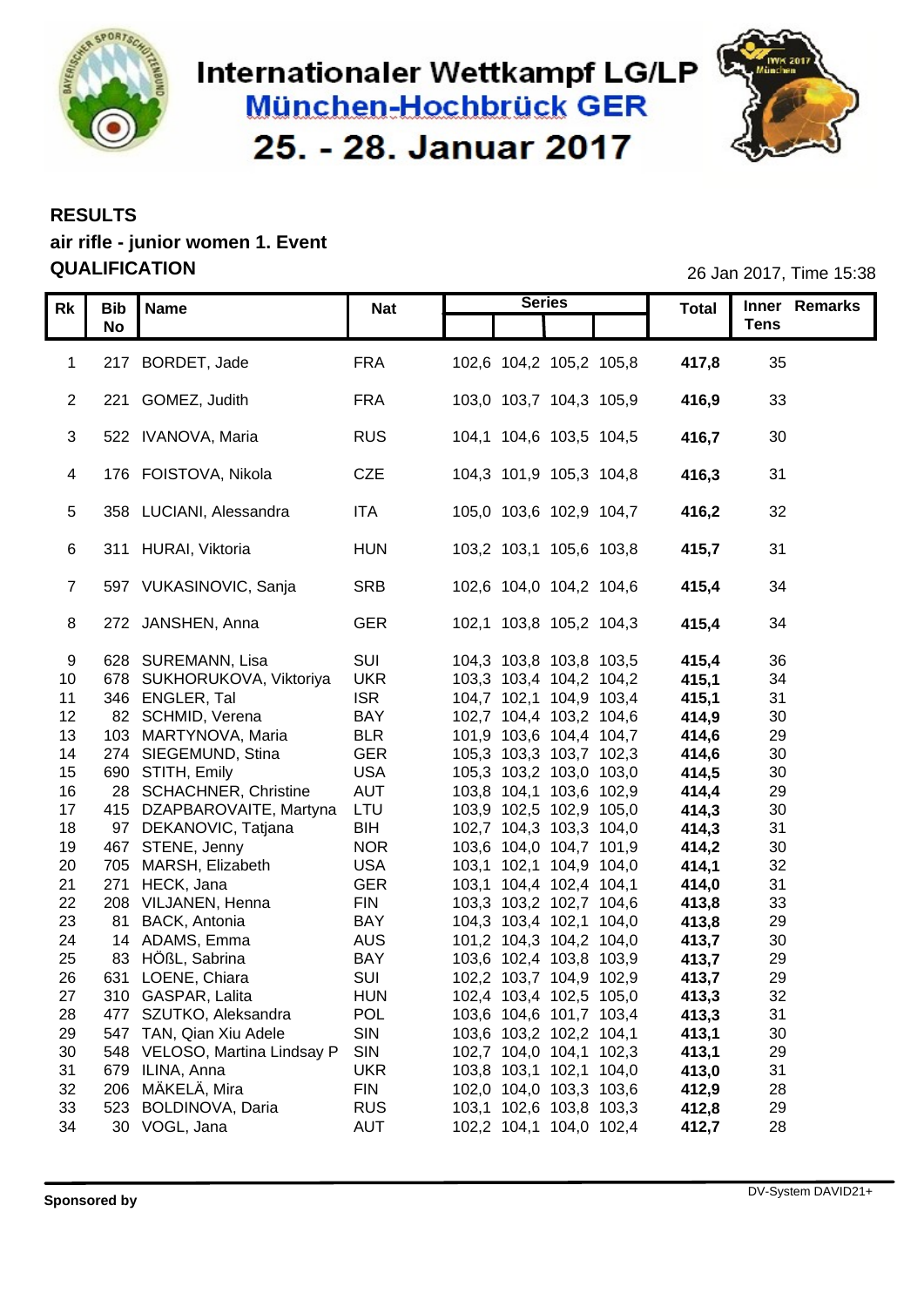

# Internationaler Wettkampf LG/LP **München-Hochbrück GER** 25. - 28. Januar 2017



## **RESULTS air rifle - junior women 1. Event**

**QUALIFICATION** 26 Jan 2017, Time 15:38

|    | Rk   Bib   Name             | <b>Nat</b> | <b>Series</b>           | <b>Total</b> | <b>Inner Remarks</b> |
|----|-----------------------------|------------|-------------------------|--------------|----------------------|
|    | No                          |            |                         |              | <b>Tens</b>          |
|    |                             |            |                         |              |                      |
| 35 | 521 PARSHUKOVA, Ekaterina   | <b>RUS</b> | 102,9 103,6 103,3 102,8 | 412,6        | 29                   |
| 36 | 3 POGHOSYAN, Alla           | ARM        | 101,6 103,2 103,0 104,5 | 412,3        | 30                   |
| 37 | 478 MALOTKA-TRZEBIATOW      | POL        | 100,6 105,6 102,2 103,9 | 412,3        | 30                   |
| 38 | 460 NESHEIM, Regine         | <b>NOR</b> | 104,6 103,3 101,7 102,6 | 412,2        | 29                   |
| 39 | 273 RUSCHEL, Melissa        | <b>GER</b> | 102,2 103,6 102,9 103,3 | 412,0        | 27                   |
| 40 | 27 WAIBEL, Sheileen         | AUT        | 103,7 104,4 102,3 101,6 | 412,0        | 28                   |
|    | 41 377 CHIBA, Sakumi        | <b>JPN</b> | 103,0 103,1 102,5 103,3 | 411,9        | 25                   |
|    | 42 312 HORVATH, Lea         | <b>HUN</b> | 103,0 103,8 104,2 100,5 | 411,5        | 25                   |
|    | 43 141 VUKADIN, Danijela    | CRO        | 101,2 103,3 104,1 102,8 | 411,4        | 30                   |
|    | 44 567 STIAVNICK, Ivana     |            |                         |              |                      |
|    |                             | <b>SVK</b> | 102,1 105,2 101,1 102,8 | 411,2        | 28                   |
| 45 | 615 ARMUS, Nevena           | <b>SRB</b> | 104,2 101,6 102,3 102,8 | 410,9        | 27                   |
| 46 | 476 CYBULSKA, Marta         | POL        | 102,8 103,1 103,0 101,8 | 410,7        | 26                   |
| 47 | 703 BANJAC, Tatjana         | <b>SRB</b> | 101,8 102,5 101,5 104,5 | 410,3        | 27                   |
| 48 | 58 FRICKE, Barbara          | <b>BAY</b> | 102,7 103,1 102,2 102,2 | 410,2        | 26                   |
| 49 | 357 PIZZI, Elena            | ITA        | 102,7 104,4 101,5 101,6 | 410,2        | 26                   |
| 50 | 13 ROSSITER, Victoria       | <b>AUS</b> | 99,3 103,9 102,6 104,1  | 409,9        | 27                   |
| 51 | 565 LAZAR, Lia              | <b>SLO</b> | 100,2 103,5 103,7 102,5 | 409,9        | 27                   |
| 52 | 569 OLSAVSKA, Ivana         | <b>SVK</b> | 101,7 102,9 103,6 101,7 | 409,9        | 27                   |
| 53 | 680 KOVAL, Vladyslava       | <b>UKR</b> | 101,0 102,4 101,7 104,5 | 409,6        | 27                   |
| 54 | 173 BRABCOVA, Karolina      | CZE        | 102,5 102,6 100,3 104,2 | 409,6        | 22                   |
| 55 | 29 PRIBITZER, Marlene       | AUT        | 102,3 101,9 102,7 102,6 | 409,5        | 15                   |
| 56 | 383 TAKAHASHI, Karen        | <b>JPN</b> | 101,5 103,8 101,7 102,5 | 409,5        | 24                   |
| 57 | 445 QUEZADA, Michell        | <b>MEX</b> | 102,1 101,3 103,2 102,7 | 409,3        | 30                   |
| 58 | 270 ZIMMERMANN, Selina      | <b>GER</b> | 102,1 101,8 101,5 103,8 | 409,2        | 24                   |
| 59 | 568 KOLAROVSKA, Klaudia     | <b>SVK</b> | 102,6 101,1 103,3 102,1 |              | 26                   |
|    |                             | CRO        |                         | 409,1        |                      |
| 60 | 140 URBAS, Amadea           |            | 102,0 102,1 102,5 102,4 | 409,0        | 27                   |
| 61 | 356 SCIPPA, Francesca       | ITA        | 101,8 101,9 102,4 102,8 | 408,9        | 24                   |
| 62 | 475 MAZANY, Marta           | <b>POL</b> | 101,8 103,1 102,5 101,4 | 408,8        | 25                   |
|    | 63 701 KAPLAN, Romi         | <b>ISR</b> | 101,5 100,8 103,5 102,9 | 408,7        | 26                   |
| 64 | 207 SIPOLA, Laura           | <b>FIN</b> | 100,7 104,3 100,6 102,6 | 408,2        | 28                   |
|    | 65 216 JEANNOT, Marine      | <b>FRA</b> | 101,5 102,1 103,7 100,7 | 408,0        | 23                   |
|    | 66 391 IURA, Itsuki         | <b>JPN</b> | 102,3 101,0 101,9 102,4 | 407,6        | 26                   |
| 67 | 174 KOKOSKOVA, Daniela      | CZE        | 100,9 100,7 101,6 104,3 | 407,5        | 22                   |
| 68 | 546 NURUL, Syafiqa          | SIN        | 101,6 100,2 102,6 102,5 | 406,9        | 23                   |
| 69 | 175 THURNWALDOVA, Sabina    | CZE        | 102,3 102,8 101,0 100,8 | 406,9        | 23                   |
|    | 70 394 ABIKO, Hana          | <b>JPN</b> | 99,0 103,3 102,8 101,7  | 406,8        | 22                   |
|    | 71 355 GABRIELLI, Nicole    | ITA        | 97,4 104,2 103,9 101,2  | 406,7        | 23                   |
|    | 72 459 TOVSETH VATNE, Jenny | <b>NOR</b> | 102,1 102,2 99,9 101,9  | 406,1        | 23                   |
|    | 73 563 HRASOVEC, Urska      | SLO        | 99,5 101,3 102,5 102,6  | 405,9        | 22                   |
|    | 74 130 FINEK, Kristinka     | CRO        | 100,7 101,1 103,0 101,0 | 405,8        | 24                   |
|    | 75 702 ZÜGER, Myriel        | SUI        | 101,3 104,6 100,5 99,0  | 405,4        | 20                   |
|    | 76 627 OBERHOLZER, Julia    | SUI        | 102,5 100,5 100,4 101,5 | 404,9        | 17                   |
|    |                             |            |                         |              |                      |
|    |                             |            |                         |              |                      |
|    |                             |            |                         |              |                      |
|    |                             |            |                         |              | DV-System DAVID21+   |
|    | <b>Sponsored by</b>         |            |                         |              |                      |